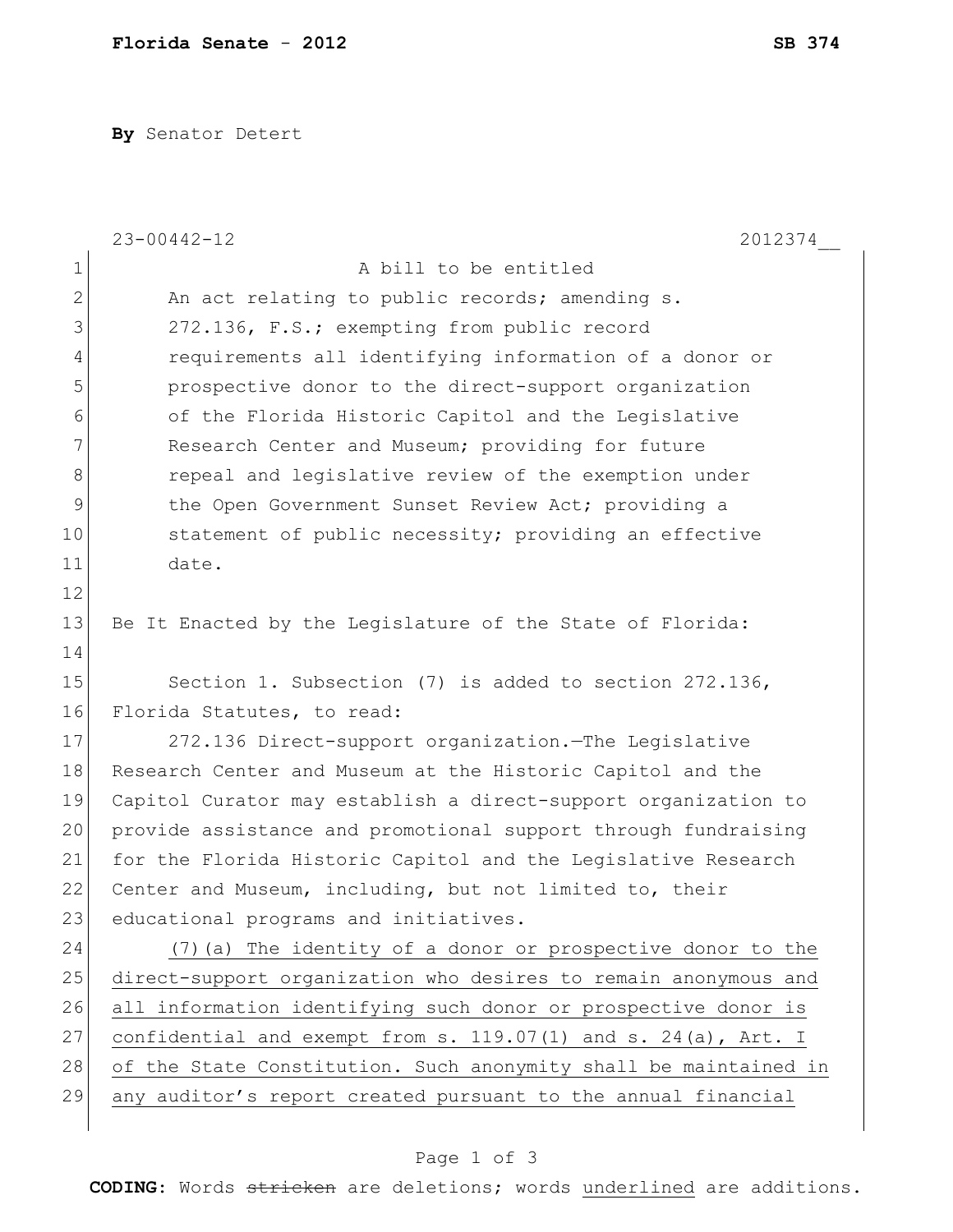|    | $23 - 00442 - 12$<br>2012374                                     |
|----|------------------------------------------------------------------|
| 30 | audit required under subsection (5).                             |
| 31 | (b) This subsection is subject to the Open Government            |
| 32 | Sunset Review Act in accordance with s. 119.15 and shall stand   |
| 33 | repealed on October 2, 2017, unless reviewed and saved from      |
| 34 | repeal through reenactment by the Legislature.                   |
| 35 | Section 2. The Legislature finds that it is a public             |
| 36 | necessity that information identifying a donor or prospective    |
| 37 | donor to the direct-support organization for the Florida         |
| 38 | Historic Capitol and the Legislative Research Center and Museum  |
| 39 | be made confidential and exempt from public records requirements |
| 40 | if such donor or prospective donor desires to remain anonymous.  |
| 41 | In order to encourage private support for the direct-support     |
| 42 | organization, it is a public necessity to promote the giving of  |
| 43 | gifts to, and the raising of private funds for, the acquisition, |
| 44 | renovation, rehabilitation, and the programming and preservation |
| 45 | of the Florida Historic Capitol and the Legislative Research     |
| 46 | Center and Museum. An essential element of an effective plan for |
| 47 | promoting the giving of private gifts and the raising of private |
| 48 | funds is the need to protect the identity of prospective and     |
| 49 | actual donors who desire to remain anonymous. If the identity of |
| 50 | prospective and actual donors who desire to remain anonymous is  |
| 51 | subject to disclosure, there is a chilling effect on donations   |
| 52 | because donors are concerned about disclosure of personal        |
| 53 | information leading to theft and, in particular, identity theft, |
| 54 | including personal safety and security. Therefore, the           |
| 55 | Legislature finds that it is a public necessity to make          |
| 56 | confidential and exempt from public records requirements         |
| 57 | information that would identify a donor or prospective donor to  |
| 58 | the direct-support organization for the Florida Historic Capitol |
|    |                                                                  |

**CODING**: Words stricken are deletions; words underlined are additions.